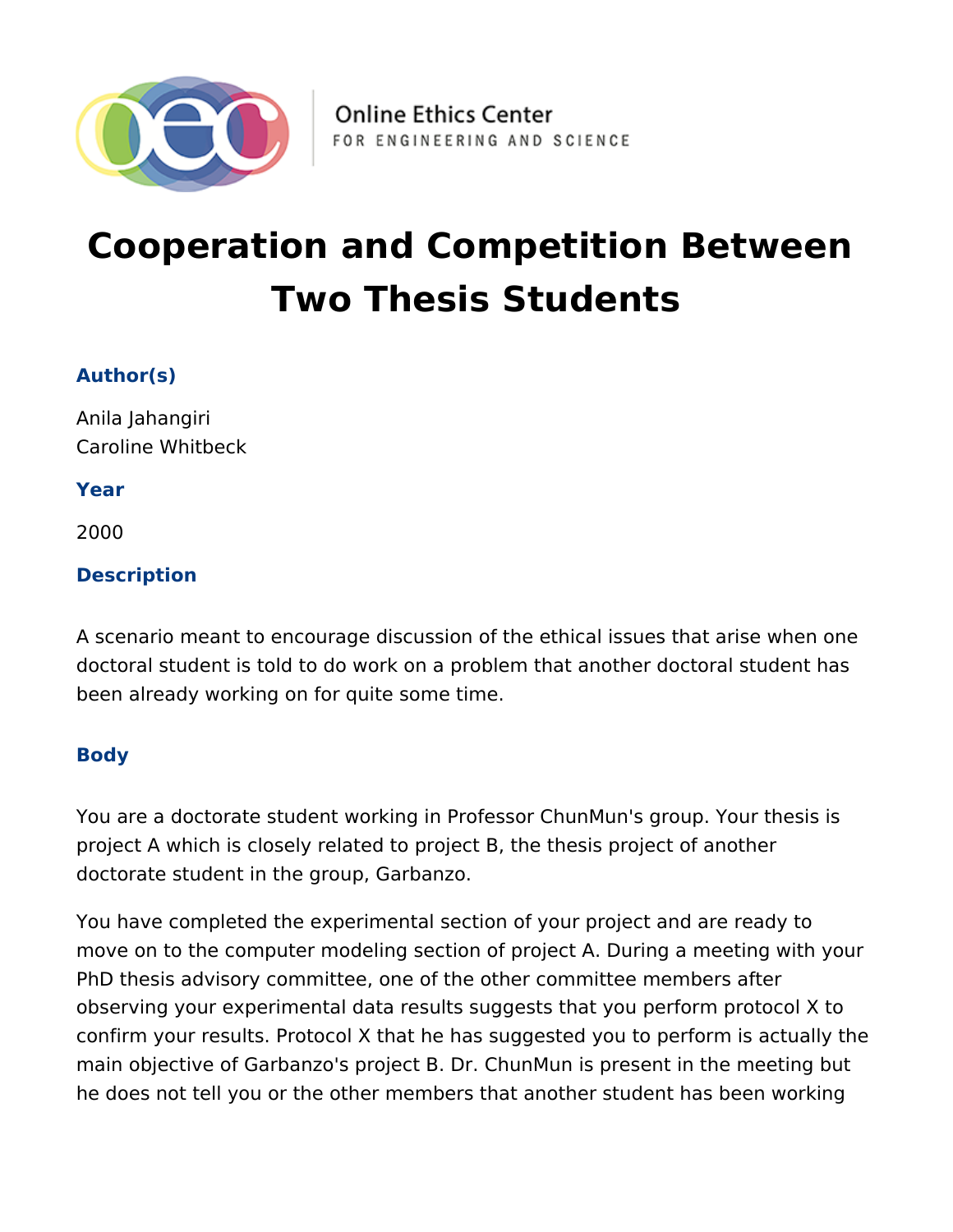on that project for more than a year but with no results. You are with project B but are not aware that protocol X is a part of proje

Garbanzo is the superuser of the Unix workstation which hosts th belonging to both projects A and B. These programs have been wr postdoc working in ChunMun's group and do not belong to Garban had a chance to work with either of the models of project A or B. Garbanzo and tell him you would need the computer models relate transferred to your folder, he hesitates to do so and is very unhe surprised at his unhelpful behavior. He then asks why you are try somebody else's territory. Only then do you learn that protocol X doctoral thesis objectives. You apologize and tell him that you ha thesis objectives.

What can and should you do at this point?

#### Notes

Caroline Whitbeck introduced methods and modules for discussing in responsible conduct of research at a Sigma Xi Forum in 2000. the development of this material came from an NIH grant.

You can find the entire sequence **S**cether OEC cart Ethics Modules in [Responsible Conduct of](https://onlineethics.org/taxonomy/term/1796) RSecsmer chiormation in these historical mod may be out-of-date; for instance, there may be a new edition of the society's code that is referred to in an item. If you have suggesti please contact the OEC.

#### Contributor(s)

Caroline Whitbeck

#### Rights

Use of Materials on the OEC

#### Resource Type

Case Study / Scenario